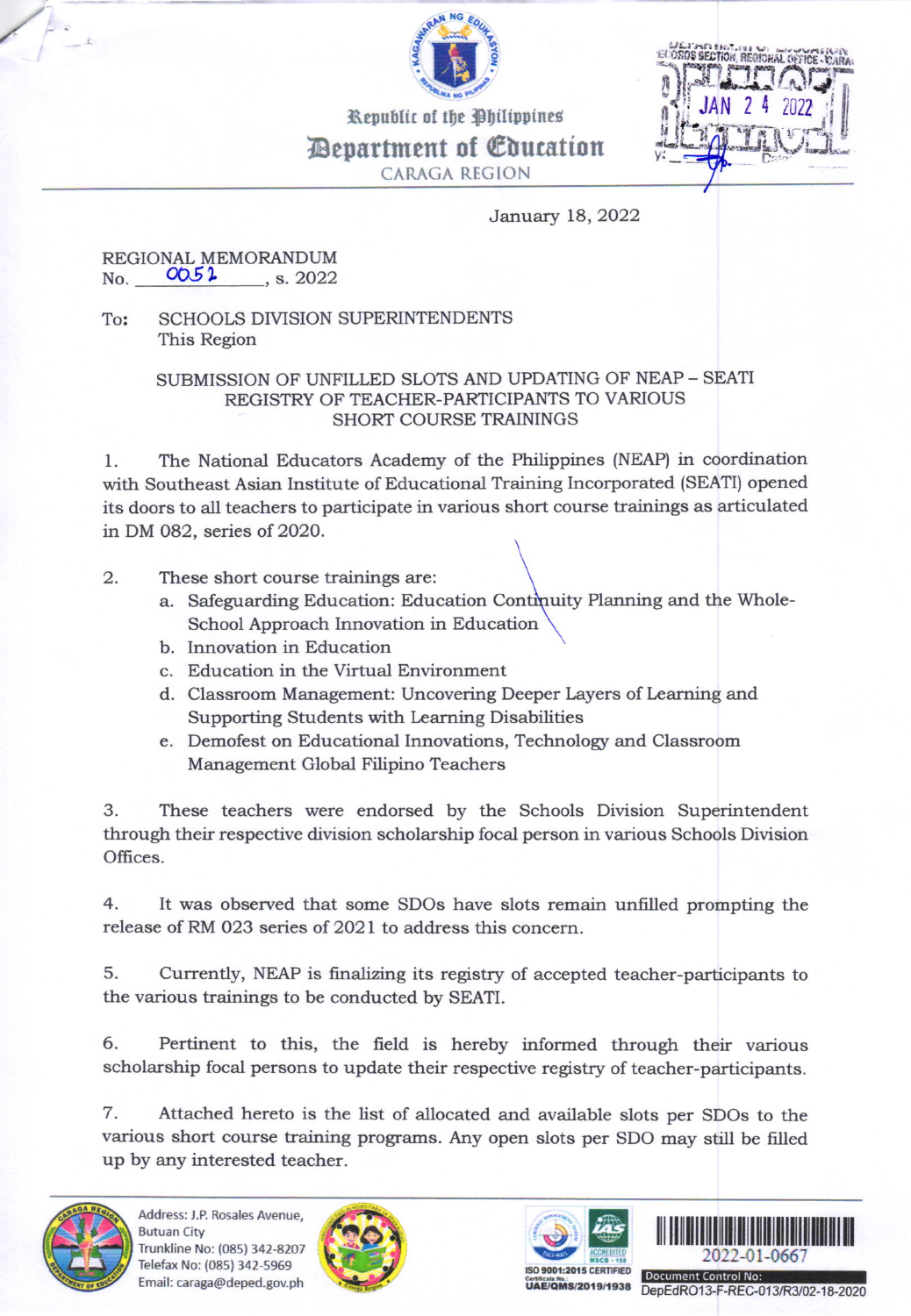8. The SDOs are enjoined to fill in the available slots to maximize the opportunities for professional growth and development of our teachers offered by NEAP through their respective scholarship focal persons.

9. To prevent accidental alteration of the registry, the link is sent individually to various division scholarship focal persons.

10. The deadline for updating the list will be on **January 26, 2022**. For further inquiries and clarification, you may contact the DepEd RO Scholarship Secretariat Mr. Elmer Augustus F. Conde, EPS II, RNEAP thru email at elmeraugustus.conde@deped.gov.ph.

> MA. GEMMA MERCADO LEDESMA Regional Director

Encl/s.: As stated Reference/s: DM s2020 - O82, RM O23 s.2O2l To be indicated in the Perpetual Index under the following subjects:

LEARNING AND DEVELOPMENT SCHOLARSHIP NEAP

HRD/eafc  $01/18/2022$